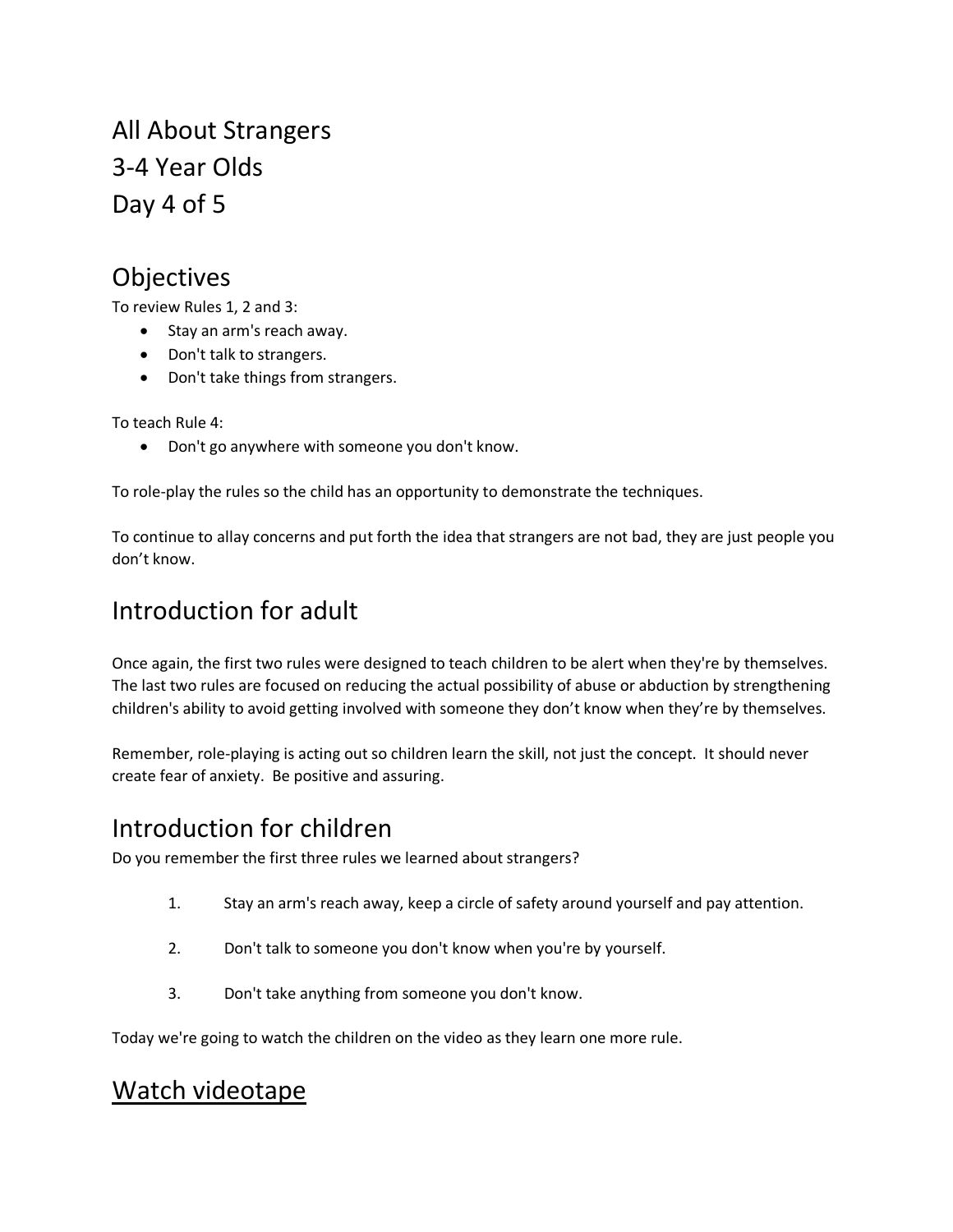[https://www.youtube.com/watch?v=TkqLIeYrpKM&list=PLSrCYUKewj4fovjoOqyXkWnJ9mFR4Tcfo&inde](https://www.youtube.com/watch?v=TkqLIeYrpKM&list=PLSrCYUKewj4fovjoOqyXkWnJ9mFR4Tcfo&index=8) [x=8](https://www.youtube.com/watch?v=TkqLIeYrpKM&list=PLSrCYUKewj4fovjoOqyXkWnJ9mFR4Tcfo&index=8)

# Role-play

When do we need to follow these rules?

When you're all by yourself or with your friends and there is no grownup taking care of you.

The last rule is really easy to remember because it rhymes: IF YOU DON'T KNOW, YOU DON'T GO

*Repeat this rhyme and make it part of each role-play. This helps reinforce the idea and make it more automatic.* 

**RP:** What if you were in your yard waiting for the car pool and a woman you never saw before stopped to say that she was going to drive you to school today? What would you do?

*IF YOU DON'T KNOW, YOU DON'T GO. Stand up, back up and go in and tell the adult in your house.* 

What if she had a bunch of the other kids from your school already in the car? What would you do?

*Children tend to think it would be all right because there are children they know in the car. They need to go inside and check with an adult before going.*

**RP:** What if a man stopped in your yard and said, "My truck is right out there and I have some kitties? If you come over there, I'll let you pick one out and then we'll go to your house and ask your Mom if you can keep it."

*IF YOU DON'T KNOW, YOU DON'T GO. Stand up, back up and go in and tell the adult in your house.* 

What if your mom has told you that you can have a kitten some day?

*Mom will take you to get one when it's time. For now, you should stay an arm's reach away, don't talk, back up and go to an adult.*

**RP:** What if a stranger keeps getting closer or keeps talking to you, or bugging you, what should you do?

*IF YOU DON'T KNOW, YOU DON'T GO. Stand up, back up, run into the house and tell an adult.*